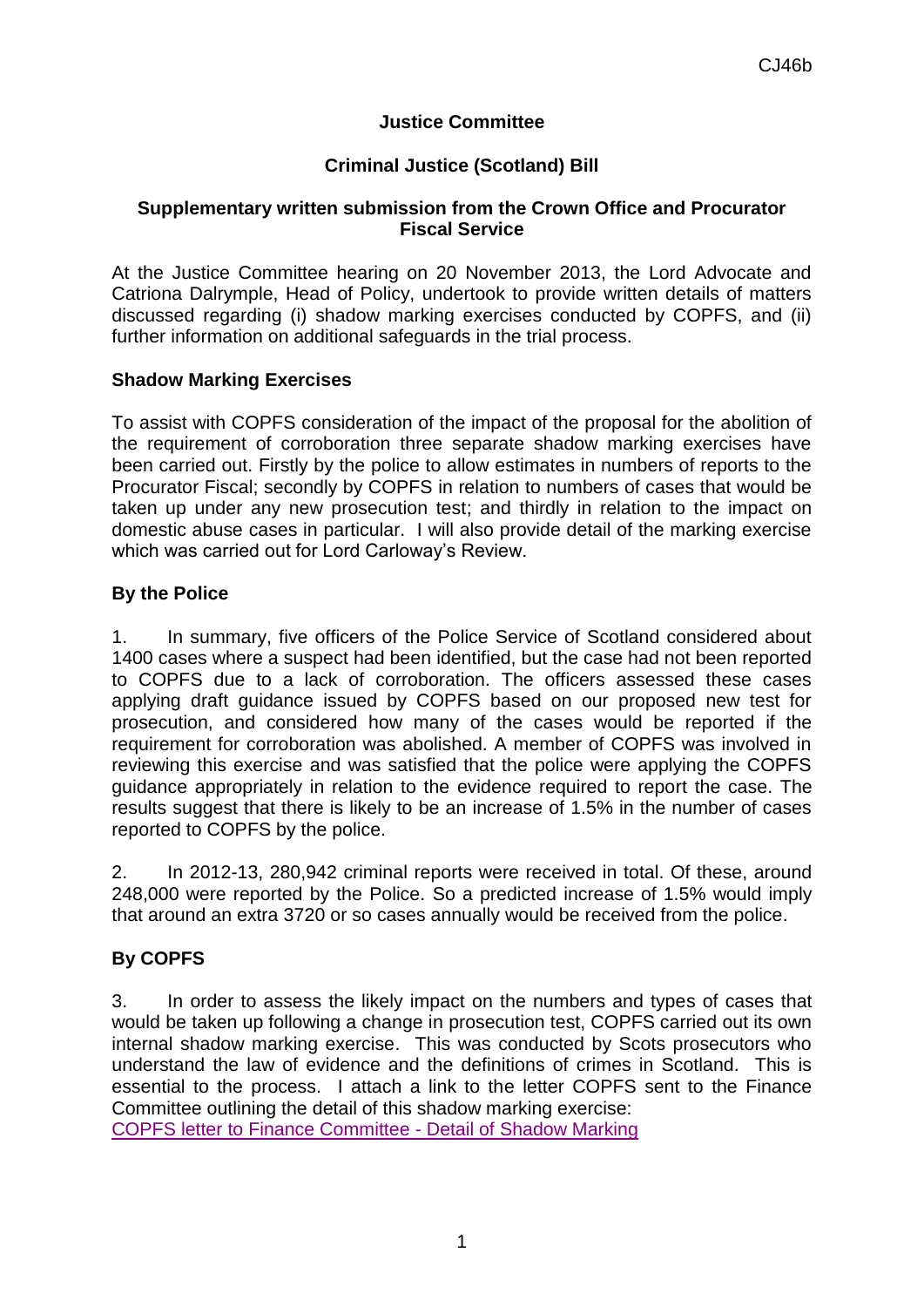4 The Crown Agent in her evidence to the Justice Committee on 29 October 2013 in relation to the Draft Budget Scrutiny 2014-2015 spoke in general terms about the results of the shadow marking exercise. During these discussions, reference was made to the 6% figure relating to Sheriff and Jury cases. To clarify the position, I would confirm that the figure of 6% in fact relates to all solemn cases, that is both High Court cases and Sheriff and Jury cases combined. Therefore the results of the shadow marking exercise suggest a 6% increase in overall solemn business which includes both High Court and Sheriff and Jury cases.

# **Annex A**

5. Annex A to the Carloway report featured analysis of a selection of cases which might be impacted by a change in prosecutorial test. Two experienced Scots lawyers looked at these cases and a two-stage test was applied. First, they considered for each case whether there would be sufficient evidence to prosecute if the corroboration requirement were removed. Secondly, they applied a qualitative test to the available evidence; looked at the credibility and reliability of the available evidence; and considered whether there was a reasonable prospect of securing a conviction.

6. At first glance the results from Annex A and the COPFS shadow marking exercise look different. For example, Annex A indicated that 58.5% of the solemn cases (268 of the 458) would meet a "reasonable prospect" test; and 67% of the sexual cases (95 of the 141) would also meet that test. However, the additional cases predicted by Annex A need to be considered in the context of the increase that they represent to the total number of solemn disposals that there would be during the year in question. Once that figure is calculated, it indicates that the results of Annex A actually suggest a 9% increase in solemn business. The shadow marking exercise predicted a 6% increase but within a range of a possible increase of between 2% and 10%. Accordingly, as far as comparison is possible, the results of Annex A and the shadow marking exercise are not inconsistent with one another.

## **Domestic Abuse**

7. COPFS also recently carried out another shadow marking exercise in respect of domestic abuse cases. In 2012-13, 2803 domestic abuse charges could not be taken up because there was insufficient admissible evidence. These 2803 charges related to 2210 cases (some of the cases feature a number of charges of domestic abuse). A statistically relevant sample of 328 of these domestic abuse cases was considered, and the new prosecutorial test applied to them. This provided an estimate of the proportion of cases (about 60 %) where action might be taken under the new prosecution test.

8. The outcome of this exercise suggests a yearly increase in domestic abuse prosecutions of around 1000 cases. The vast majority of these cases would proceed on summary complaint.

9. These results therefore indicate that a relatively large proportion of the net additional summary cases estimated in the main shadow marking exercise will be domestic abuse cases.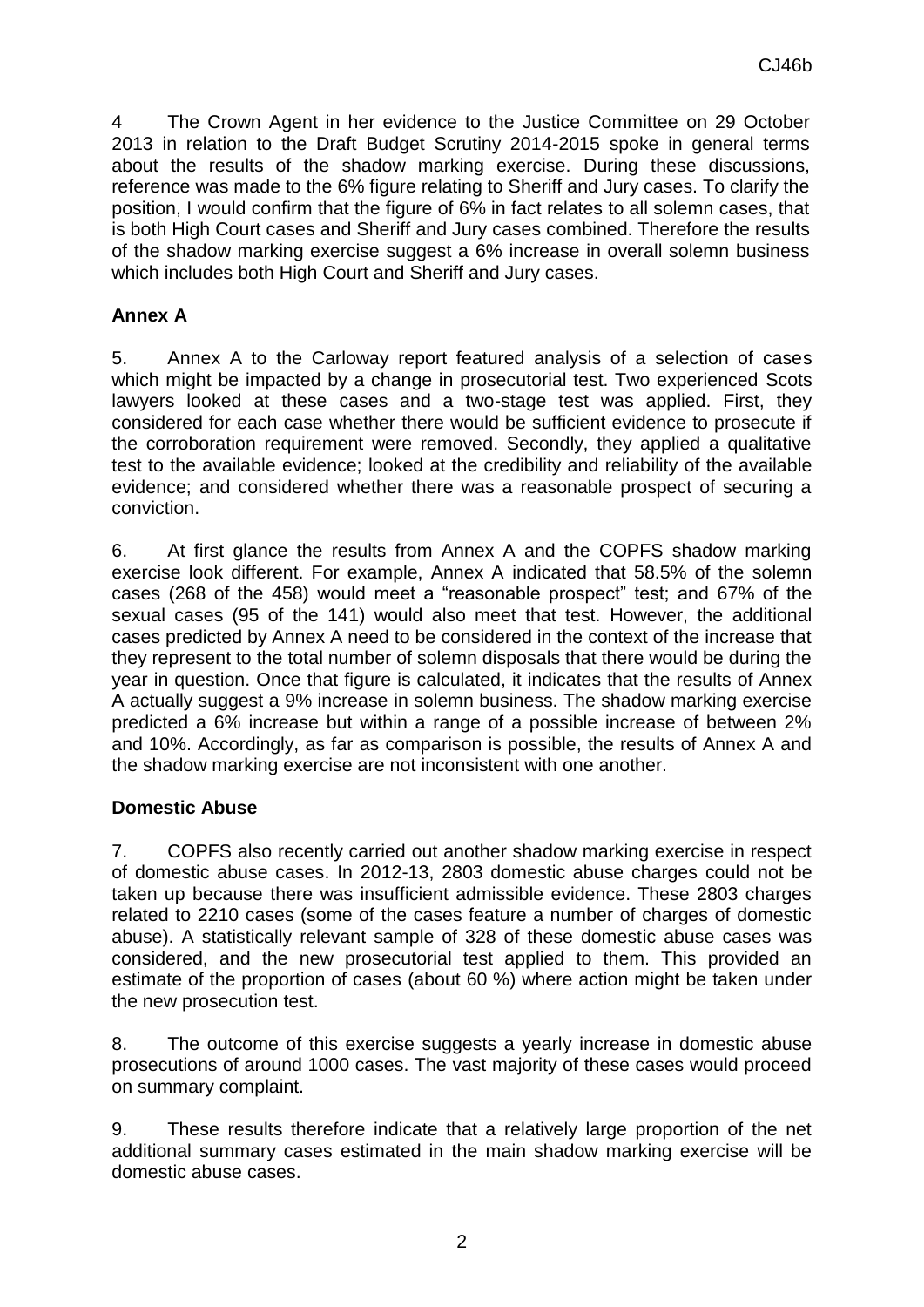# **Safeguards in Scotland's criminal justice system**

10. There has been some discussion as to whether additional safeguards should be introduced if the requirement for corroboration is abolished. In what was a major review, Lord Carloway did not consider that additional safeguards were necessary. During his appearance before the Justice Committee on 20 November, the Lord Advocate explained that there are at present many safeguards in the trial process.

# **Current Safeguards**

11. The most important of these are that the accused is presumed innocent and that it for the Crown to establish that the accused is guilty of the offence charged beyond reasonable doubt. This criminal standard of proof is rightly a very high standard of proof.

12. There are many other existing safeguards in the trial process a number of which are outlined below:-

- The police and Crown are under a legal duty to thoroughly investigate all criminal allegations;
- The accused has the right against self incrimination and the right to legal advice before interview;
- The Crown is obliged by law to disclose to the defence all material information for or against the accused;
- The judiciary is independent and impartial;
- Criminal trials proceed in public;
- The trial process itself has regard to common law fairness:
- COPFS and the judiciary are both obliged to uphold an accused's Article 6 ECHR rights;
- Evidence irregularly or unlawfully obtained is *prima facie* inadmissible;
- Evidence obtained by coercion or unfairly obtained by police officers will be inadmissible;
- The accused's representative can challenge the admissibility of evidence;
- Defence agents and counsel can cross examine all witnesses;
- The accused can call his own witnesses and lead evidence in his or her defence;
- An accused can decide not to give evidence and no adverse inference can be drawn. He has the right to be legally represented if so wished;
- The law of evidence prohibits hearsay and collateral evidence subject to certain exceptions, prescribed by law;
- In solemn cases, judges provide clear directions to juries explaining to them how they must apply the law, and approach their task as masters of the facts;
- In solemn cases, a majority of the jury must be satisfied beyond reasonable doubt of the guilt of the accused; and there are two acquittal verdicts;
- If convicted, the accused has a right of appeal on the basis of any alleged "miscarriage of justice", or in solemn cases that the jury returned a verdict which no reasonable jury, properly directed, could have returned;